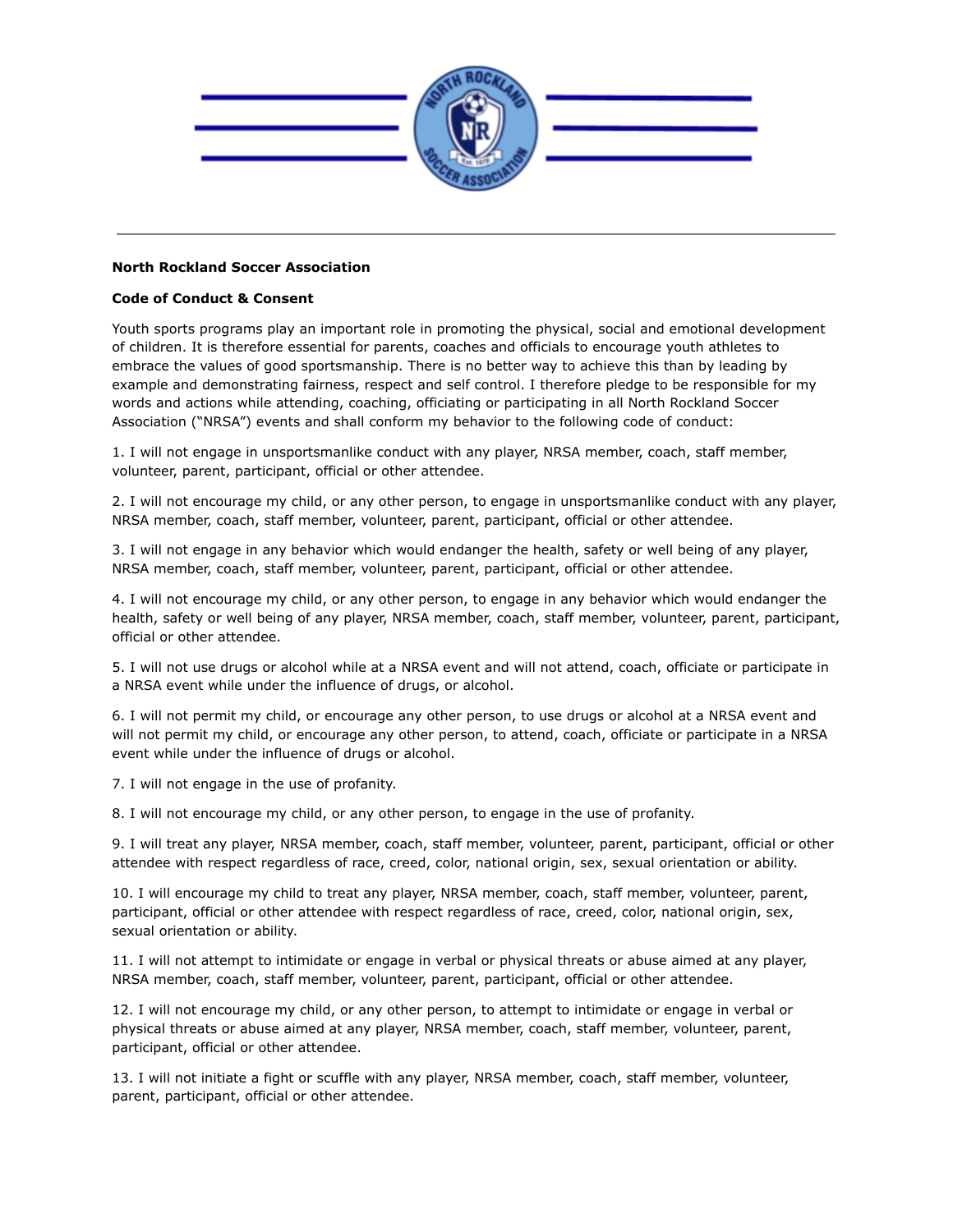14. I will not encourage my child, or any other person, to initiate a fight or scuffle with any player, NRSA member, coach, staff member, volunteer, parent, participant, official or other attendee.

15. I will not engage in any behavior that is intended to bring the NRSA, or any player, NRSA member, coach, staff member, volunteer, parent, participant, official or other attendee into disrepute.

16. I will not encourage my child, or any other person to engage in any behavior that is intended to bring the NRSA, or any player, NRSA member, coach, staff member, volunteer, parent, participant, official or other attendee into disrepute.

17. I will follow any and all safety protocols, procedures, policies and rules set forth by the NRSA in order to follow State and CDC health guidelines.

18. I will ensure that my child, and any guests that may accompany me to any NRSA event, follow any and all safety protocols, procedures, policies and rules set forth by the NRSA in order to follow State and CDC health guidelines.

19. For any NRSA events that take place outside of the Nardi Soccerplex, I will follow any and all safety protocols, procedures, policies in place at the venue or facility.

20. For any NRSA events that take place outside of the Nardi Soccerplex, I will ensure that my child, and any guests that may accompany me to any NRSA event, follow any and all safety protocols, procedures, policies in place at the venue or facility.

21. I will ensure that all contact information listed under my account in the online registration system is accurate and up to date.

22. I hereby agree that if I, or any member of my household, fail to conform my (their) conduct to the foregoing while attending, coaching, officiating or participating in an NRSA event I (we) will be subject to disciplinary action, including but not limited to the following in any order or combination:

a. Verbal warning issued by NRSA, a league, organization or official.

b. Written warning issued by NRSA, a league, organization or official.

c. Suspension or immediate ejection from a NRSA event issued by NRSA, a league, organization or official who is authorized to issue such suspension or ejection by the NRSA board or youth sports organization.

d. Suspension from multiple NRSA events issued by NRSA, a league, organization or official who is authorized to issue such suspension by the NRSA board or youth sports organization.

e. Seasonal suspension or multiple season suspension issued by the NRSA board or youth sports organization.

f. Exception to the warning & suspension process noted above; Disciplinary Action for the violation of the Code of Conduct that rises to such a level that it is deemed to be (or resulted in) a direct and severe threat to the safety and well-being of a child or children, including any & all forms of physical abuse and/or gross neglect, is immediate dismissal from the NRSA, it's games, & any and all forms of representation pertaining to the NRSA.

Note: Infraction = Failure to comply - a failure to obey or fulfill a law, contract, or agreement.

In addition, by completing this registration, I acknowledge that the NRSA uses pictures and video taken at NRSA events, games and practices to promote their club online and in print. I consent to the NRSA using any media content that may or may not include myself, my child, and any family members for promotional purposes.